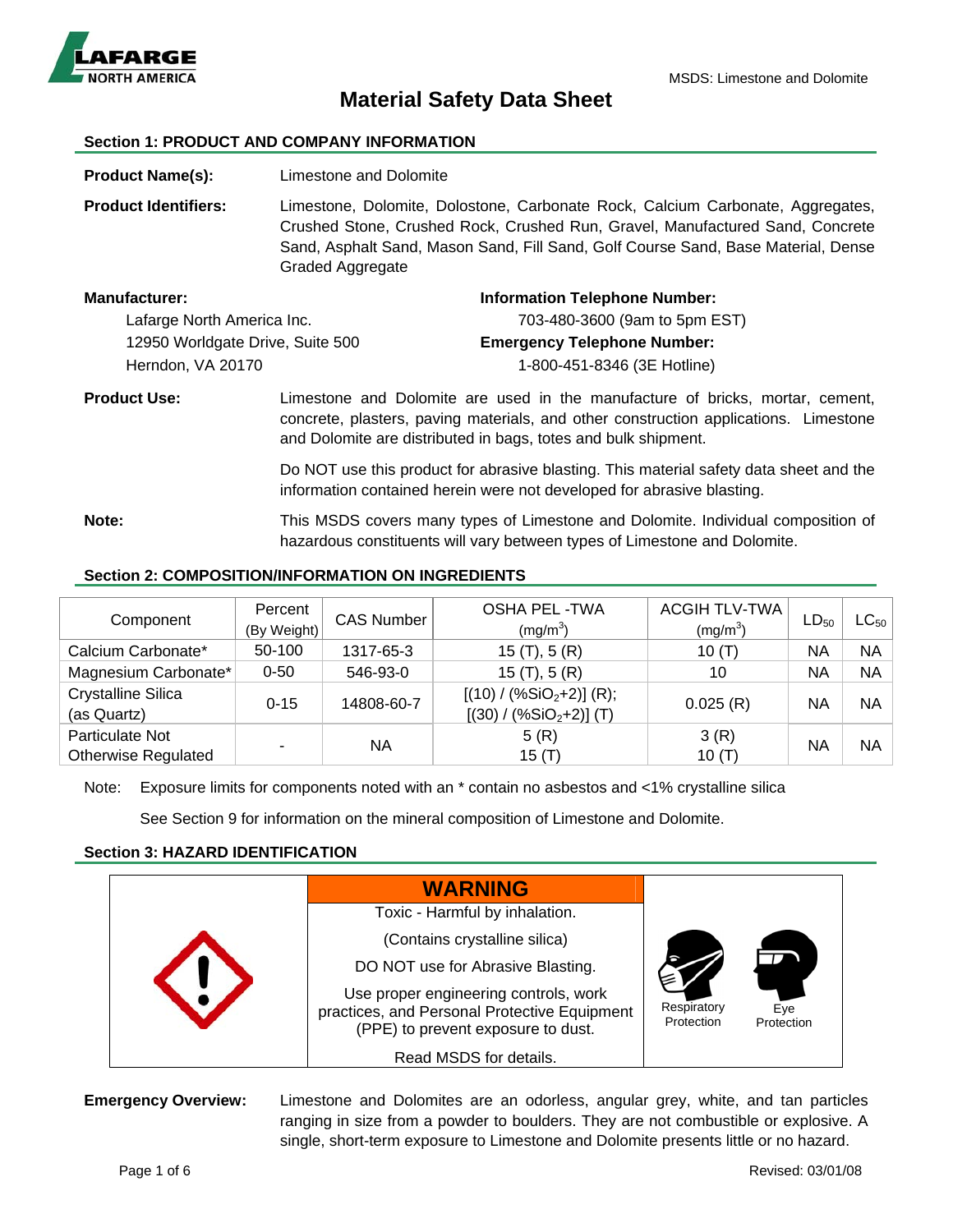

## **Section 3: HAZARD IDENTIFICATION (continued)**

#### **Potential Health Effects:**

| <b>Eye Contact:</b>        | Eye contact to airborne dust may cause immediate or delayed irritation or<br>inflammation. Eye exposures require immediate first aid and medical attention to<br>prevent significant damage to the eye.                                                                                                                                         |
|----------------------------|-------------------------------------------------------------------------------------------------------------------------------------------------------------------------------------------------------------------------------------------------------------------------------------------------------------------------------------------------|
| <b>Skin Contact:</b>       | Limestone and Dolomite may cause dry skin, abrasions, discomfort, and irritation.                                                                                                                                                                                                                                                               |
| <b>Inhalation (acute):</b> | Breathing dust may cause nose, throat or lung irritation, including choking, depending<br>on the degree of exposure.                                                                                                                                                                                                                            |
| Inhalation (chronic):      | Risk of injury depends on duration and level of exposure.                                                                                                                                                                                                                                                                                       |
| Silicosis:                 | This product contains crystalline silica. Prolonged or repeated inhalation of respirable<br>crystalline silica from this product can cause silicosis, a seriously disabling and fatal<br>lung disease. See Note to Physicians in Section 4 for further information.                                                                             |
| Carcinogenicity:           | Crystalline silica is classified by IARC and NTP as a known human carcinogen.                                                                                                                                                                                                                                                                   |
| Autoimmune<br>Disease:     | Some studies show that exposure to respirable crystalline silica (without silicosis) or<br>that the disease silicosis may be associated with the increased incidence of several<br>autoimmune disorders such as scleroderma (thickening of the skin), systemic lupus<br>erythematosus, rheumatoid arthritis and diseases affecting the kidneys. |
| Tuberculosis:              | Silicosis increases the risk of tuberculosis.                                                                                                                                                                                                                                                                                                   |
| Renal Disease:             | Some studies show an increased incidence of chronic kidney disease and end-stage<br>renal disease in workers exposed to respirable crystalline silica.                                                                                                                                                                                          |
| Ingestion:                 | Do not ingest Limestone and Dolomite. Ingestion of small quantities of Limestone and<br>Dolomite is not known to be harmful; ingesting large quantities can cause intestinal<br>distress.                                                                                                                                                       |
| <b>Medical Conditions</b>  | Individuals with lung disease (e.g. bronchitis, emphysema, COPD, pulmonary<br>Aggravated by Exposure: disease) can be aggravated by exposure.                                                                                                                                                                                                   |

#### **Section 4: FIRST AID MEASURES**

| <b>Eye Contact:</b>       | Rinse eyes thoroughly with water for at least 15 minutes, including under lids, to<br>remove all particles. Seek medical attention for abrasions.                                                                                                                                                                                                                                                          |  |  |
|---------------------------|------------------------------------------------------------------------------------------------------------------------------------------------------------------------------------------------------------------------------------------------------------------------------------------------------------------------------------------------------------------------------------------------------------|--|--|
| <b>Skin Contact:</b>      | Wash with cool water and a pH neutral soap or a mild skin detergent. Seek medical<br>attention for rash or irritation.                                                                                                                                                                                                                                                                                     |  |  |
| Inhalation:               | Move person to fresh air. Seek medical attention for discomfort or if coughing or<br>other symptoms do not subside.                                                                                                                                                                                                                                                                                        |  |  |
| Ingestion:                | Do not induce vomiting. If conscious, have person drink plenty of water. Seek<br>medical attention or contact poison control center immediately.                                                                                                                                                                                                                                                           |  |  |
| <b>Note to Physician:</b> | The three types of silicosis include:                                                                                                                                                                                                                                                                                                                                                                      |  |  |
|                           | Simple chronic silicosis – which results from long-term exposure (more than<br>$\bullet$<br>20 years) to low amounts of respirable crystalline silica. Nodules of chronic<br>inflammation and scarring provoked by the respirable crystalline silica form in<br>the lungs and chest lymph nodes. This disease may feature breathlessness<br>and may resemble chronic obstructive pulmonary disease (COPD). |  |  |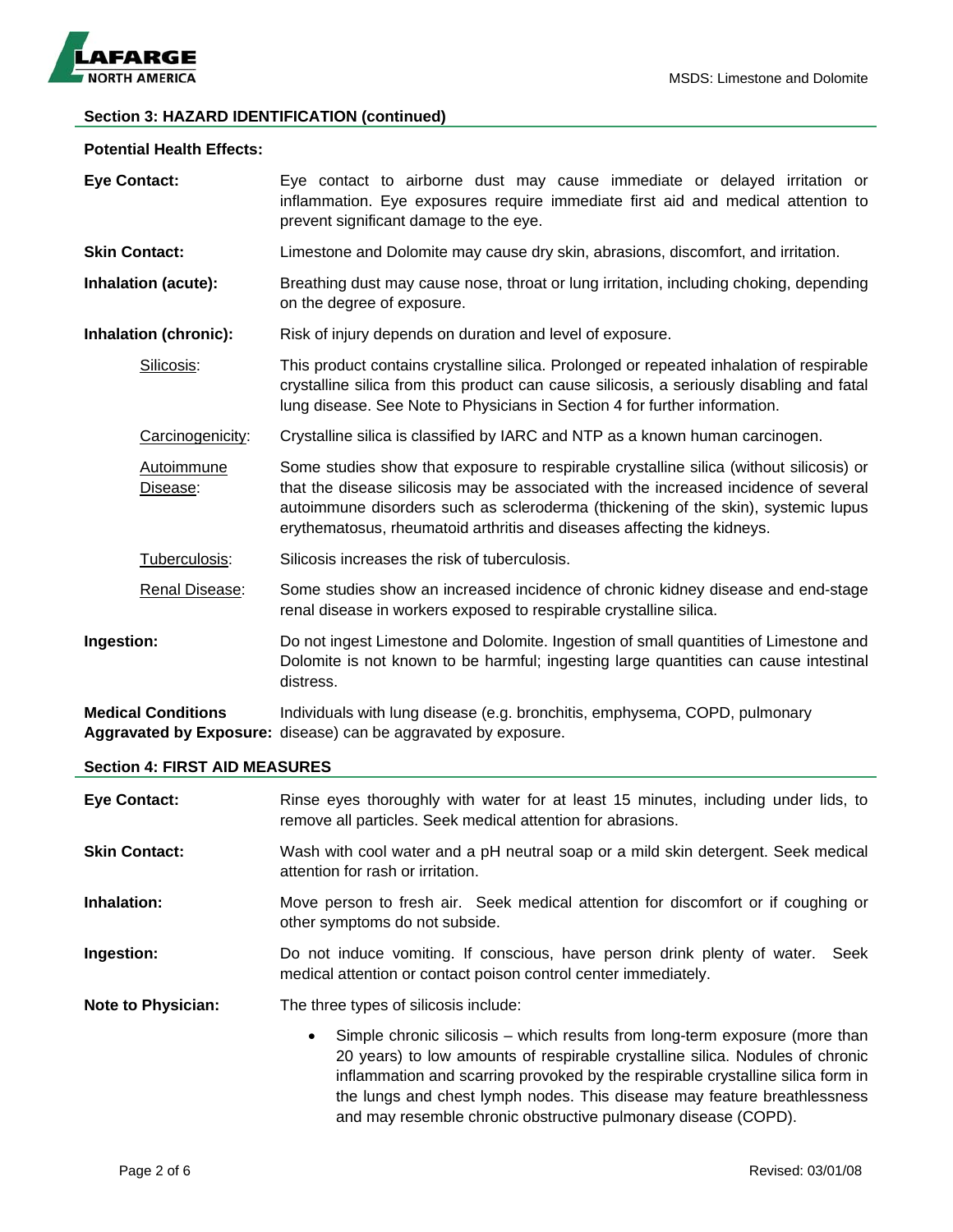

## **Section 4: FIRST AID MEASURES (continued)**

- Accelerated silicosis occurs after exposure to larger amounts of respirable crystalline silica over a shorter period of time (5-15 years). Inflammation, scarring, and symptoms progress faster in accelerated silicosis than in simple silicosis.
- Acute silicosis results from short-term exposure to very large amounts of respirable crystalline silica. The lungs become very inflamed and may fill with fluid, causing severe shortness of breath and low blood oxygen levels.

Progressive massive fibrosis may occur in simple or accelerated silicosis, but is more common in the accelerated form. Progressive massive fibrosis results from severe scarring and leads to the destruction of normal lung structures.

### **Section 5: FIREFIGHTING MEASURES**

| <b>General Hazard:</b><br><b>Extinguishing Media:</b> | Avoid breathing dust.<br>Use extinguishing media<br>appropriate for<br>surrounding fire.   | <b>Flashpoint &amp; Method:</b><br><b>Firefighting Equipment:</b> | Non-combustible<br>Limestone and Dolomite<br>pose no fire-related hazard.<br>A SCBA is recommended |
|-------------------------------------------------------|--------------------------------------------------------------------------------------------|-------------------------------------------------------------------|----------------------------------------------------------------------------------------------------|
| <b>Combustion Products:</b>                           | Limestone and Dolomite<br>decomposes at 825° C<br>producing Calcium and<br>Magnesium Oxide |                                                                   | to limit exposures to<br>combustion products when<br>fighting any fire.                            |

#### **Section 6: ACCIDENTAL RELEASE MEASURES**

**General:** Place spilled material into a container. Avoid actions that cause dust to become airborne. Avoid inhalation of dust. Wear appropriate protective equipment as described in Section 8. Do not wash Limestone and Dolomite down sewage and drainage systems or into bodies of water (e.g. streams).

**Waste Disposal Method:** Dispose of Limestone and Dolomite according to Federal, State, Provincial and Local regulations.

#### **Section 7: HANDLING AND STORAGE**

**General:** Stack bagged material in a secure manner to prevent falling. Bagged aggregate is heavy and poses risks such as sprains and strains to the back, arms, shoulders and legs during lifting and mixing. Handle with care and use appropriate control measures. Engulfment hazard. To prevent burial or suffocation, do not enter a confined space, such as a silo, bin, bulk truck, or other storage container or vessel that stores or contains Limestone and Dolomite. Dust can buildup or adhere to the walls of a confined space. The dust can release, collapse or fall unexpectedly. Do not stand on stockpiles of Limestone and Dolomite, they may be unstable. Use engineering controls (e.g. wetting stockpiles) to prevent windblown dust from stockpiles, which may cause the hazards described in Section 3. **Usage:** This product is NOT to be used for abrasive blasting. Cutting, crushing or grinding Limestone and Dolomite, hardened cement, concrete or other crystalline silica-bearing materials will release respirable crystalline silica. Use all appropriate measures of dust control or suppression, and Personal Protective Equipment (PPE) described in Section 8 below.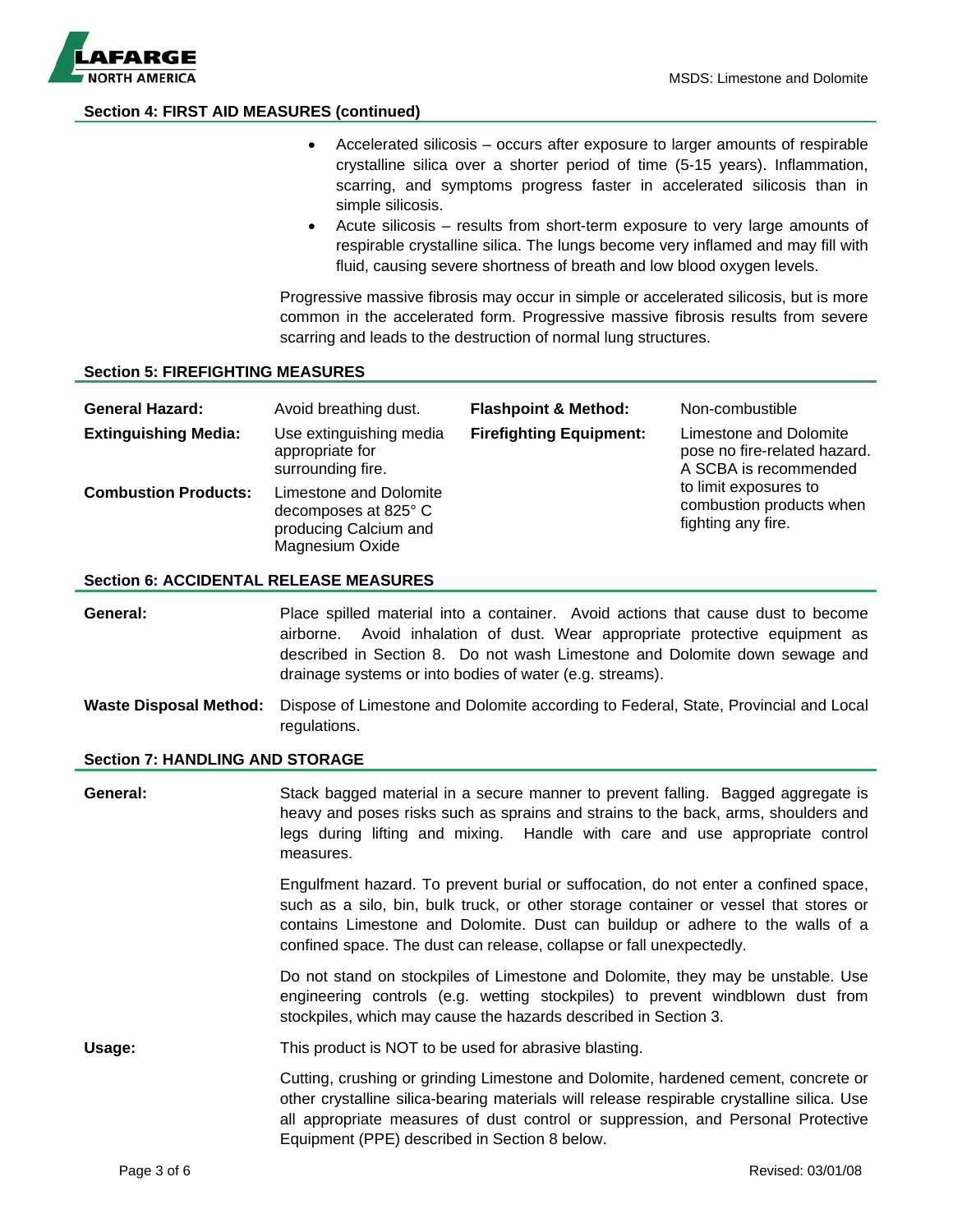

## **Section 7: HANDLING AND STORAGE (continued)**

**Housekeeping:** Avoid actions that cause dust to become airborne during clean-up such as dry sweeping or using compressed air. Use HEPA vacuum or thoroughly wet with water to clean-up dust. Use PPE described in Section 8 below. **Storage Temperature:** Unlimited. **Storage Pressure:** Unlimited. **Clothing:** Remove and launder clothing that is dusty before it is reused. **Warning:** Crystalline silica exists in several forms, the most common of which is quartz. If crystalline silica (quartz) is heated to more than 870º C it can change to a form of crystalline silica known as tridymite, and if crystalline silica (quartz) is heated to more than 1470º C it can change to a form of crystalline silica known as cristobalite. Crystalline silica as tridymite and cristobalite are more fibrogenic than crystalline silica as quartz. The OSHA PEL for crystalline silica as tridymite and cristobalite is one-half the PEL for crystalline silica (quartz); the ACGIH TLV crystalline silica as tridymite and cristobalite is 0.05 mg/m<sup>3</sup> (R).

## **Section 8: EXPOSURE CONTROLS AND PERSONAL PROTECTION**

**Engineering Controls:** Use local exhaust or general dilution ventilation or other suppression methods to maintain dust levels below exposure limits.

### **Personal Protective Equipment (PPE):**

| Respiratory<br>Protection: | Under ordinary conditions no respiratory protection is required. Wear a NIOSH<br>approved respirator that is properly fitted and is in good condition when exposed to<br>dust above exposure limits.      |
|----------------------------|-----------------------------------------------------------------------------------------------------------------------------------------------------------------------------------------------------------|
| Eye Protection:            | Wear ANSI approved glasses or safety goggles when handling dust to prevent<br>contact with eyes. Wearing contact lenses when using Limestone and Dolomite,<br>under dusty conditions, is not recommended. |
| <b>Skin Protection:</b>    | Wear gloves in situations where abrasions from Limestone and Dolomite may occur.<br>Remove clothing and protective equipment that becomes dusty and launder before<br>reusing.                            |

### **Section 9: PHYSICAL AND CHEMICAL PROPERTIES**

| <b>Physical State:</b>   | Solid             | <b>Evaporation Rate:</b>    | NA.               |
|--------------------------|-------------------|-----------------------------|-------------------|
| Appearance:              | Variety of colors | pH (in water):              | Neutral           |
| Odor:                    | None.             | <b>Boiling Point:</b>       | $>1000^{\circ}$ C |
| <b>Vapor Pressure:</b>   | NA.               | <b>Freezing Point:</b>      | None, solid.      |
| <b>Vapor Density:</b>    | NA.               | <b>Viscosity:</b>           | None, solid.      |
| <b>Specific Gravity:</b> | $2.6 - 2.8$       | <b>Solubility in Water:</b> | Insoluble         |

The following table describes the mineral composition of Limestone and Dolomite.

| <b>Rock Type</b>                                                         | <b>Rock</b>             | Mineral                   | <b>Mineral Formula</b>              | <b>Mineral Composition</b>     |  |
|--------------------------------------------------------------------------|-------------------------|---------------------------|-------------------------------------|--------------------------------|--|
| Sedimentary<br>Rocks                                                     | Limestone               | Calcite and<br>Aragonite  | CaCO <sub>3</sub>                   | Calcium Carbonate              |  |
|                                                                          |                         | <b>Clay Minerals</b>      | (Mg, Al) $Si3O12$                   | Magnesium Aluminum Silicate    |  |
|                                                                          |                         | <b>Chert or Diatomite</b> | SiO <sub>2</sub>                    | Silicon Dioxide                |  |
|                                                                          | Dolomite<br>(Dolostone) | Dolomite                  | CaMg(CO <sub>3</sub> ) <sub>2</sub> | Calcium Magnesium<br>Carbonate |  |
|                                                                          |                         | <b>Clay Minerals</b>      | (Mg, Al) $Si3O12$                   | Magnesium Aluminum Silicate    |  |
|                                                                          |                         | <b>Chert or Diatomite</b> | SiO <sub>2</sub>                    | Silicon Dioxide                |  |
| Omistalling allian agents of Oralings of any freezed OON - Occanto 4000/ |                         |                           |                                     |                                |  |

**Crystalline silica content: Sedimentary types 1-20%; Quartz 100%.**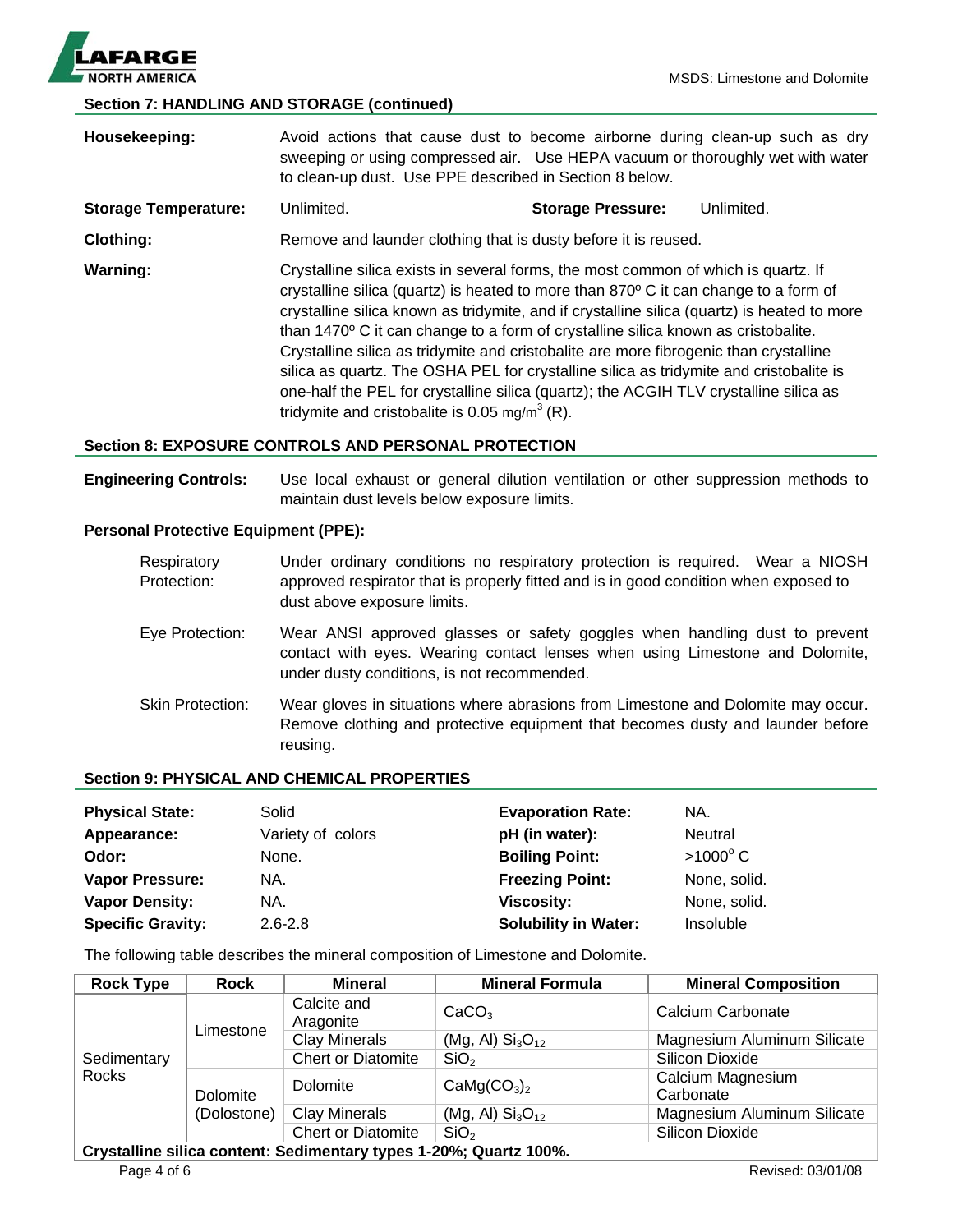

## **Section 10: STABILITY AND REACTIVITY**

**Stability:** Stable. Avoid contact with incompatible materials.

**Incompatibility:** Limestone and Dolomite dissolve in hydrofluoric acid, producing corrosive silicon tetrafluoride gas. Silicates react with powerful oxidizers such as fluorine, boron trifluoride, chlorine trifluoride, manganese trifluoride, and oxygen difluoride.

#### **Hazardous Polymerization:** None.

**Hazardous Decomposition:** Limestone and Dolomite decomposes at 825° C producing Calcium and Magnesium Oxide.

#### **Section 11 and 12: TOXICOLOGICAL AND ECOLOGICAL INFORMATION**

For questions regarding toxicological and ecological information refer to contact information in Section 1.

#### **Section 13: DISPOSAL CONSIDERATIONS**

Dispose of waste and containers in compliance with applicable Federal, State, Provincial and Local regulations.

#### **Section 14: TRANSPORT INFORMATION**

This product is not classified as a Hazardous Material under U.S. DOT or Canadian TDG regulations.

### **Section 15: REGULATORY INFORMATION**

| <b>OSHA/MSHA Hazard</b><br><b>Communication:</b> | This product is considered by OSHA/MSHA to be a hazardous chemical and should<br>be included in the employer's hazard communication program.                                                                                                                                                                                                           |
|--------------------------------------------------|--------------------------------------------------------------------------------------------------------------------------------------------------------------------------------------------------------------------------------------------------------------------------------------------------------------------------------------------------------|
| <b>CERCLA/SUPERFUND:</b>                         | This product is not listed as a CERCLA hazardous substance.                                                                                                                                                                                                                                                                                            |
| <b>EPCRA</b><br><b>SARA Title III:</b>           | This product has been reviewed according to the EPA Hazard Categories<br>promulgated under Sections 311 and 312 of the Superfund Amendment and<br>Reauthorization Act of 1986 and is considered a hazardous chemical and a delayed<br>health hazard.                                                                                                   |
| <b>EPRCA</b><br><b>SARA Section 313:</b>         | This product contains none of the substances subject to the reporting requirements of<br>Section 313 of Title III of the Superfund Amendments and Reauthorization Act of<br>1986 and 40 CFR Part 372.                                                                                                                                                  |
| <b>RCRA:</b>                                     | If discarded in its purchased form, this product would not be a hazardous waste<br>either by listing or characteristic. However, under RCRA, it is the responsibility of the<br>product user to determine at the time of disposal, whether a material containing the<br>product or derived from the product should be classified as a hazardous waste. |
| TSCA:                                            | Calcium Carbonate and Crystalline silica are exempt from reporting under the<br>inventory update rule.                                                                                                                                                                                                                                                 |
| California<br><b>Proposition 65:</b>             | Crystalline silica (airborne particulates of respirable size) is known by the State of<br>California to cause cancer.                                                                                                                                                                                                                                  |
| <b>WHMIS/DSL:</b>                                | Limestone and Dolomite may be subject to WHMIS depending on the intended use<br>and worker exposure. Limestone and Dolomite products containing crystalline silica<br>and calcium carbonate are classified as D2A, and are subject to WHMIS<br>requirements.                                                                                           |